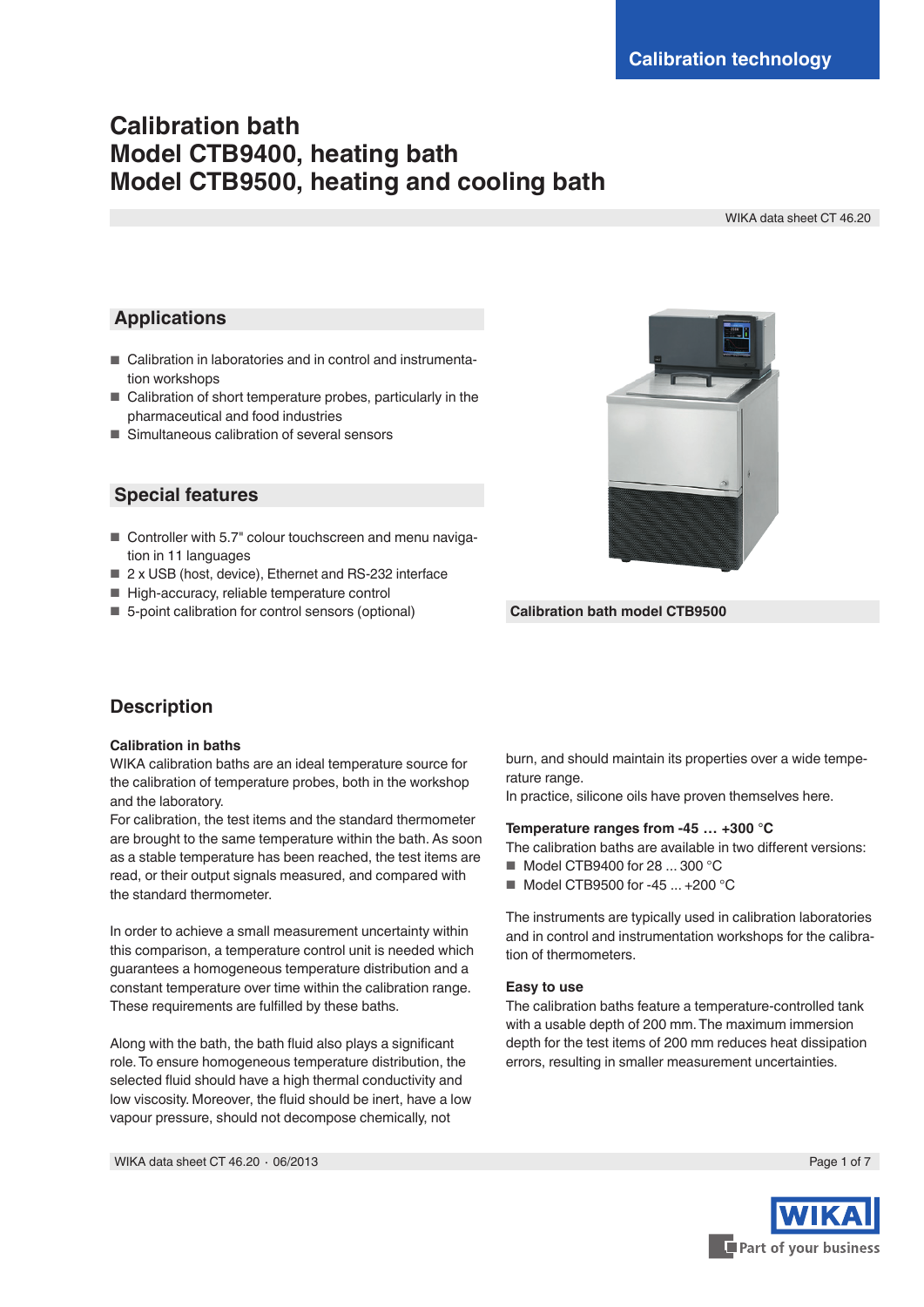# **Specifications**

|                                    | <b>Model CTB9400</b>                                             | <b>Model CTB9500</b>                     |
|------------------------------------|------------------------------------------------------------------|------------------------------------------|
| Temperature range                  | 28  300 °C                                                       | $-45+200$ °C                             |
| Stability                          | 0.02K                                                            |                                          |
| Display resolution                 | 0.1 °C, (0.01 °C only on exclusive version)                      |                                          |
| Display units                      | °C/°F - selectable                                               |                                          |
| <b>Voltage supply</b>              |                                                                  |                                          |
| Power supply                       | AC 230 V, 50/60 Hz<br>AC 400 V, 50 Hz, 3~<br>AC 208 V, 60 Hz, 2~ | AC 230 V, 50/60 Hz<br>AC 208 V 60 Hz, 2~ |
| <b>Power consumption</b>           |                                                                  |                                          |
| Current supply                     | max. 14 A                                                        |                                          |
| Current supply with 3-phase supply | max. 11 A                                                        |                                          |
| Fuse                               | 16 A                                                             |                                          |
| Fuses with 3-phase                 | 3x16A                                                            |                                          |
| <b>Heating power</b>               |                                                                  |                                          |
| at 230 V AC                        | 3,000 W                                                          |                                          |
| <b>Cooling power</b>               |                                                                  |                                          |
| at 20 $^{\circ}$ C                 | $---$                                                            | 800W                                     |
| at $0^{\circ}$ C                   | ---                                                              | 800W                                     |
| at -20 °C                          |                                                                  | 500W                                     |
| Communication                      |                                                                  |                                          |
| Interface                          | USB, Ethernet, RS-232                                            |                                          |
| Selectable user languages          | EN, DE, FR, IT, ES, RU, CN, PT, JP, CZ, PL                       |                                          |
| <b>Bad dimensions</b>              |                                                                  |                                          |
| Minimum filling volume             | 11.5 litres                                                      | approx. 22 litres                        |
| Bath opening, W x D                | 270 x 145 mm                                                     | 280 x 280 mm                             |
| Bath depth                         | 200 mm                                                           | 200 mm                                   |
| Dimensions, W x D x H              | 335 x 382 x 433 mm                                               | 420 x 565 x 719 mm                       |
| Weight (empty)                     | 22 kg                                                            | 72 kg                                    |

| <b>Accessories</b>                                  | <b>Model CTB9400</b>          | <b>Model CTB9500</b>            |
|-----------------------------------------------------|-------------------------------|---------------------------------|
| Silicone oil DC 200.05<br>$-40+130$ °C, FP = 133 °C | Not recommended               | From -40 $\dots$ +130 °C usable |
| Silicone oil DC 200.10<br>$-35+160$ °C, FP = 163 °C | Not recommended               | From $-35+160$ °C usable        |
| Silicone oil DC 200.20<br>10  220 °C, FP = 232 °C   | From 40 $\dots$ 220 °C usable | From 10 $\dots$ 200 °C usable   |
| Silicone oil DC 200.50<br>25  250 °C, FP = 280 °C   | From 40 $\dots$ 250 °C usable | From $25200$ °C usable          |
| Mounting fixtures                                   | X                             | $\times$                        |
| USB interface cable                                 | X                             | X                               |

| CE conformity         |                                                                                                                         |
|-----------------------|-------------------------------------------------------------------------------------------------------------------------|
| <b>EMC</b> directive  | 2004/108/EC, EN 61326 Emission (group 1, class A) and interference immunity (controlled<br>electromagnetic environment) |
| Low voltage directive | 2006/95/EC, EN 61010-1, EN 61010-2-010                                                                                  |
| Machinery directive   | 2006/42/EC, EN 378-2                                                                                                    |

Approvals and certificates, see website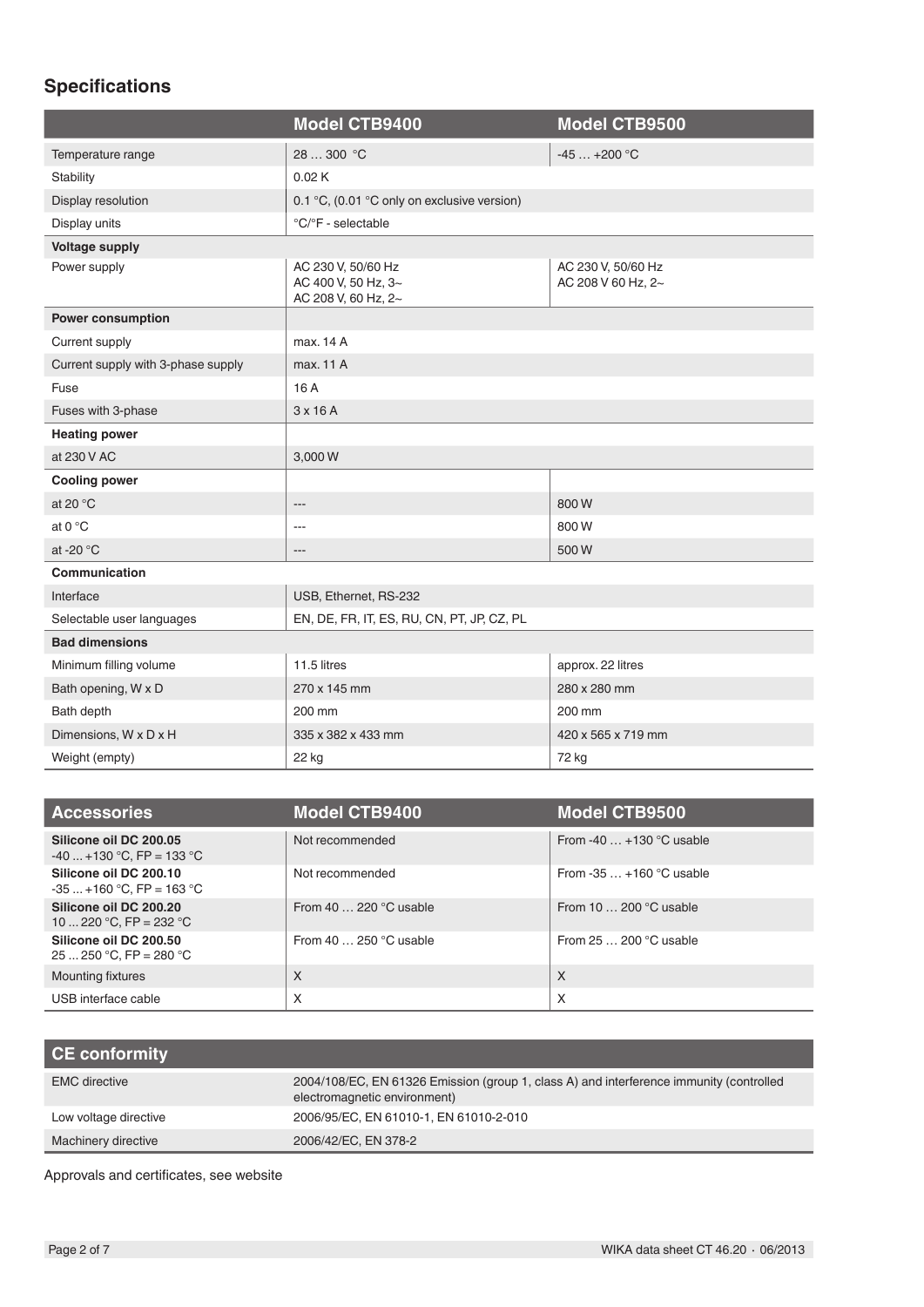# **Differences in the firmware**

| <b>Function</b>                                                  | <b>Standard</b>          | <b>Exclusive</b>                        |
|------------------------------------------------------------------|--------------------------|-----------------------------------------|
| <b>Temperature control</b>                                       |                          |                                         |
| Temperature control mode (Internal, Process)                     | X                        |                                         |
| Programmer                                                       | X                        | 3 programmes with a maximum of 15 steps |
| Ramp function                                                    | X                        | linear                                  |
| Controller parameter tuning                                      | predefined <sup>1)</sup> | TAC (True Adaptive Control)             |
| Calibration programme for control sensor<br>(Internal, Process)  | 1 point                  | 5 point                                 |
| Monitoring (Level protection, Overtemperature<br>protection $2)$ | $\bullet$                |                                         |
| Adjustable alarm limits                                          |                          |                                         |
| VPC (Variable Pressure Control) 3)                               |                          |                                         |
| Venting program                                                  |                          |                                         |
| Compressor automatic control                                     |                          |                                         |
| Set point limit                                                  |                          |                                         |
| <b>Display and Operation</b>                                     |                          |                                         |
| Temperature display                                              | 5.7" Colour touchscreen  | 5.7" Colour touchscreen                 |
| Display mode                                                     | graphic, numeric         | graphic, numeric                        |
| Display resolution                                               | 0.1 °C                   | 0.1 °C / 0.01 °C                        |
| Graphic display for temperature curves                           | Window                   | Window, full screen, scalable           |
| Calendar, date, time                                             |                          |                                         |
| Languages: EN, DE, FR, IT, ES, RU, CN, PT, JP,<br>CZ, PL         |                          |                                         |
| Temperature format, switchable (°C/°F)                           |                          |                                         |
| Gesture control                                                  |                          |                                         |
| Favourites menu                                                  | X                        |                                         |
| 2nd set point                                                    |                          |                                         |
| <b>Connections</b>                                               |                          |                                         |
| Digital interface RS-232                                         |                          |                                         |
| USB interfaces (Host and Device)                                 |                          |                                         |
| Ethernet RJ45 interface                                          |                          |                                         |
| External control signal/ECS STANDBY <sup>4)</sup>                |                          |                                         |
| Pt100 external sensor connection                                 |                          |                                         |
| <b>Various</b>                                                   |                          |                                         |
| Alarm signal optical/acoustic                                    |                          |                                         |
| Autostart (Mains failure automatic)                              |                          |                                         |
| Plug-and-play                                                    |                          |                                         |
| Technical glossary                                               |                          |                                         |
| Remote control via software                                      |                          |                                         |
| Saving/loading of temperature control programmes X<br>via USB    |                          |                                         |

1 TAC function available as a 30-day evaluation version. 2 For temperature control devices with integrated overtemperature protection. 3 For temperature control devices with variable-speed pumps or external bypass.

 $X = not available$ 

 $\bullet$  = present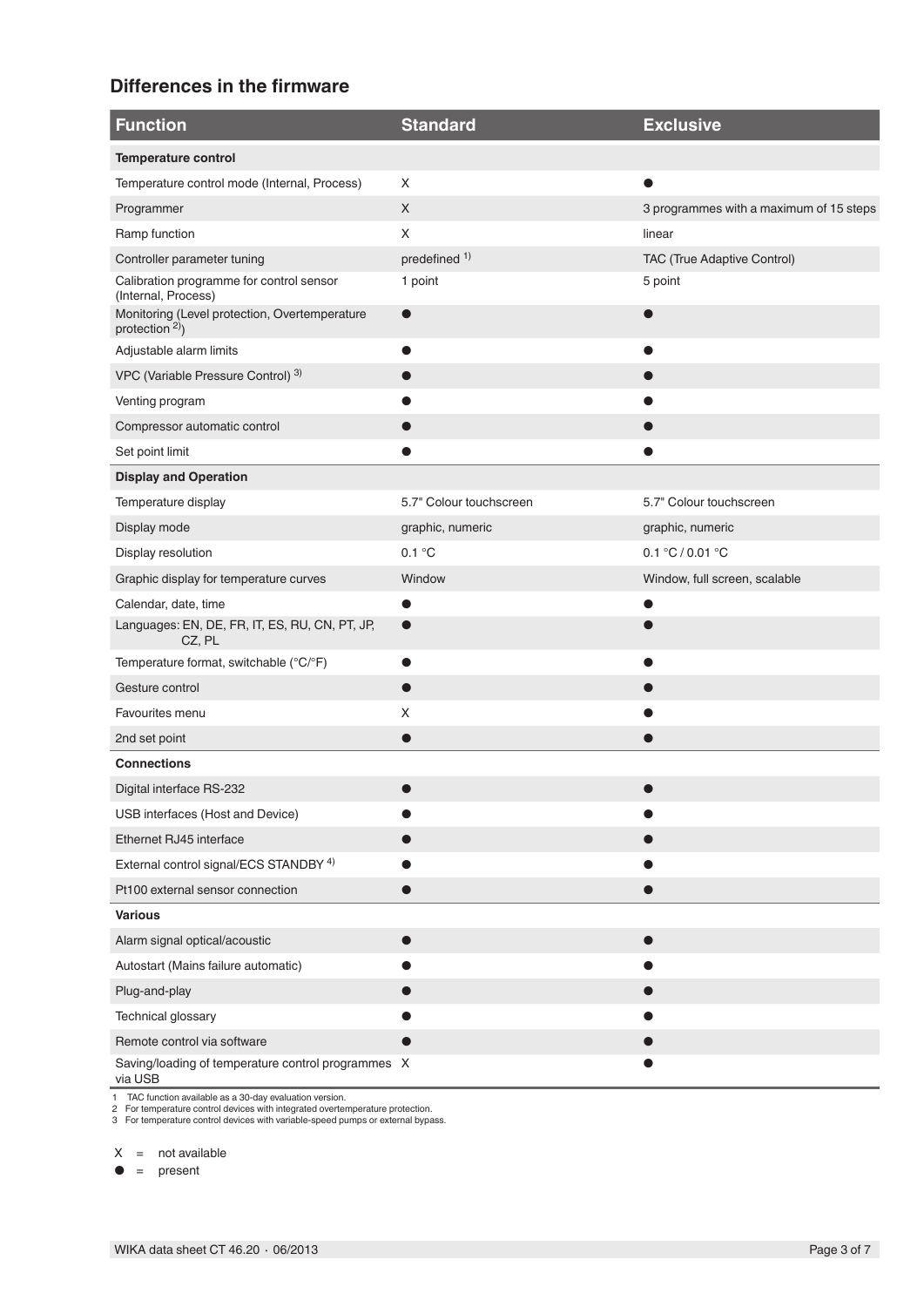### **Calibration baths Models CTB9400 and CTB9500**

#### **Functionality**

Through the integrated variable-speed pump, the speed, and with that the pressure of the thermal fluid, can be controlled and matched optimally to the given application.

With the assistance of the auto-tuning cascade controller, one can achieve optimal control results in the high and low approach control behaviour, as well as with set point changes and for exothermic reactions. The temperature control can be set to be either fully damped or with slight overshoot (faster).

#### **Operation**

With cutting-edge control technology and the most up-todate operating functions, the new generation of controllers offer numerous advantages in practise.

The extensive equipment list includes a brilliant 5.7" colour touchscreen (TFT), connections for USB and network, an integrated technical glossary and the support for a total of 11 languages (EN, DE, FR, IT, ES, RU, CN, PT, JP, CZ, PL).

To make daily tasks easier, the controller features a convenient user interface with easy-to-remember icons and colourcoded menu categories. Thanks to the favourites menu and the one-click user interface, all important information is always just a few pushes of a button away.



**Calibration bath model CTB9400**



**Calibration bath model CTB9500**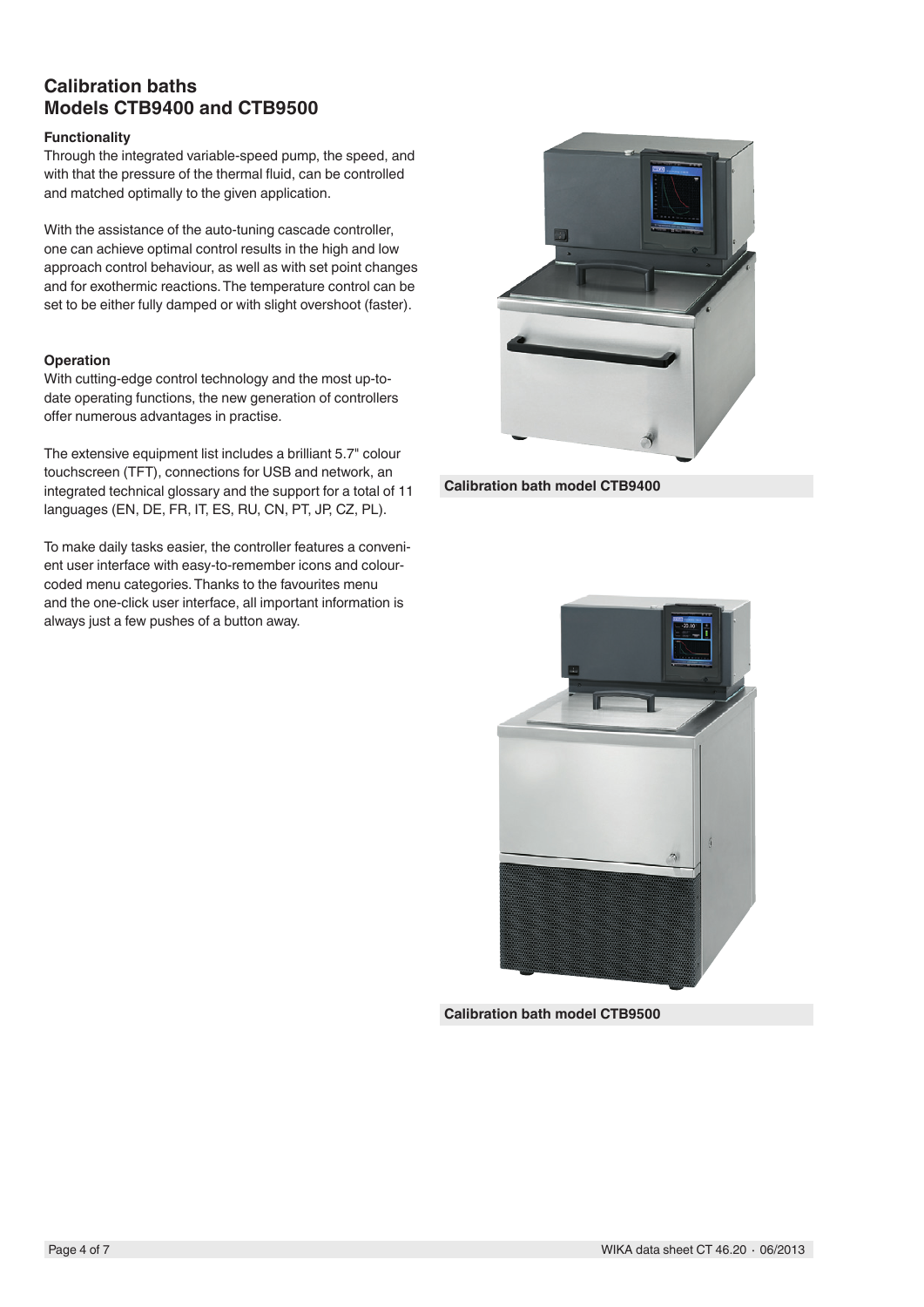# **Dimensions in mm**

### **Calibration bath model CTB9400**



145

382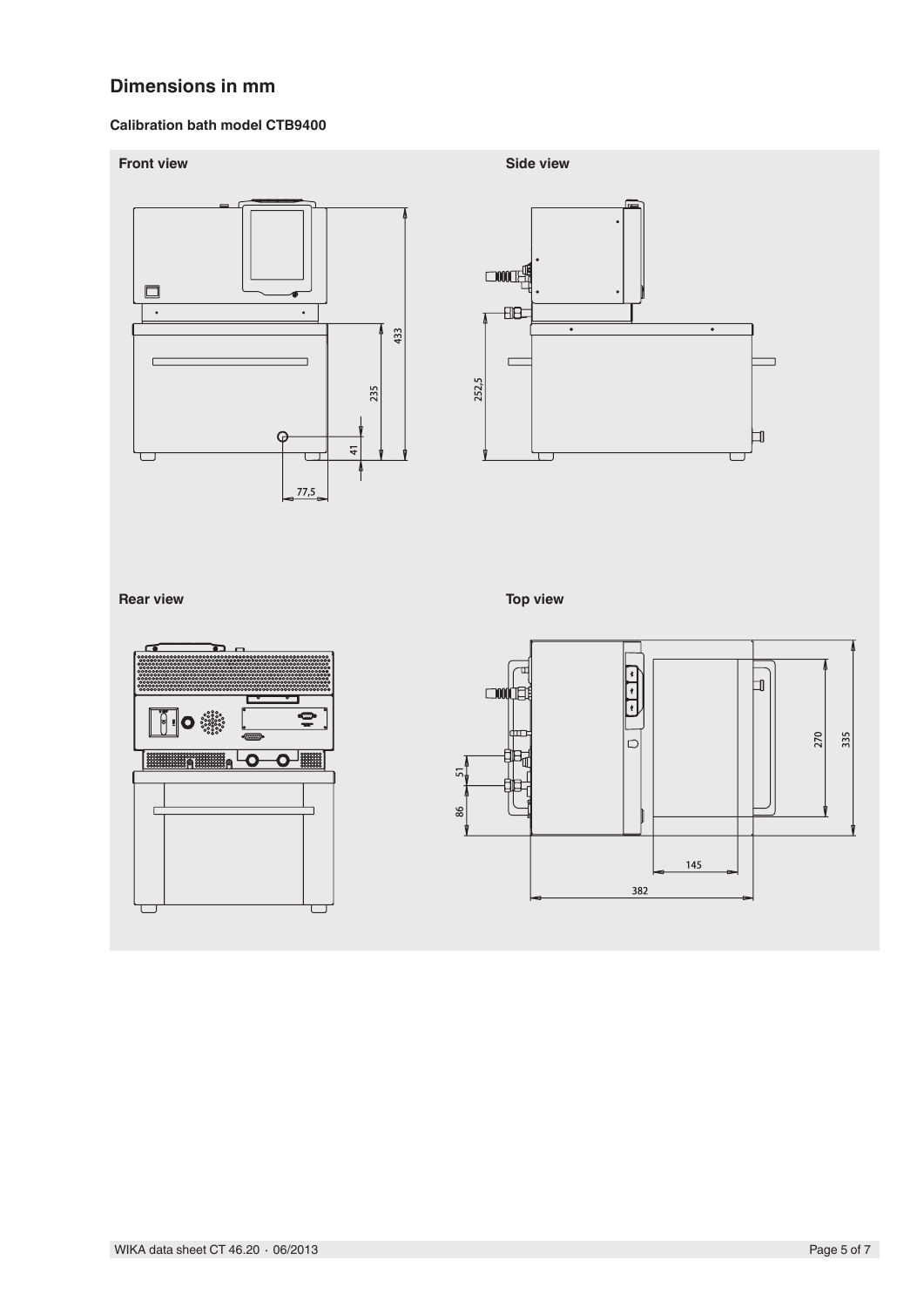# **Dimensions in mm**

### **Calibration bath model CTB9500**